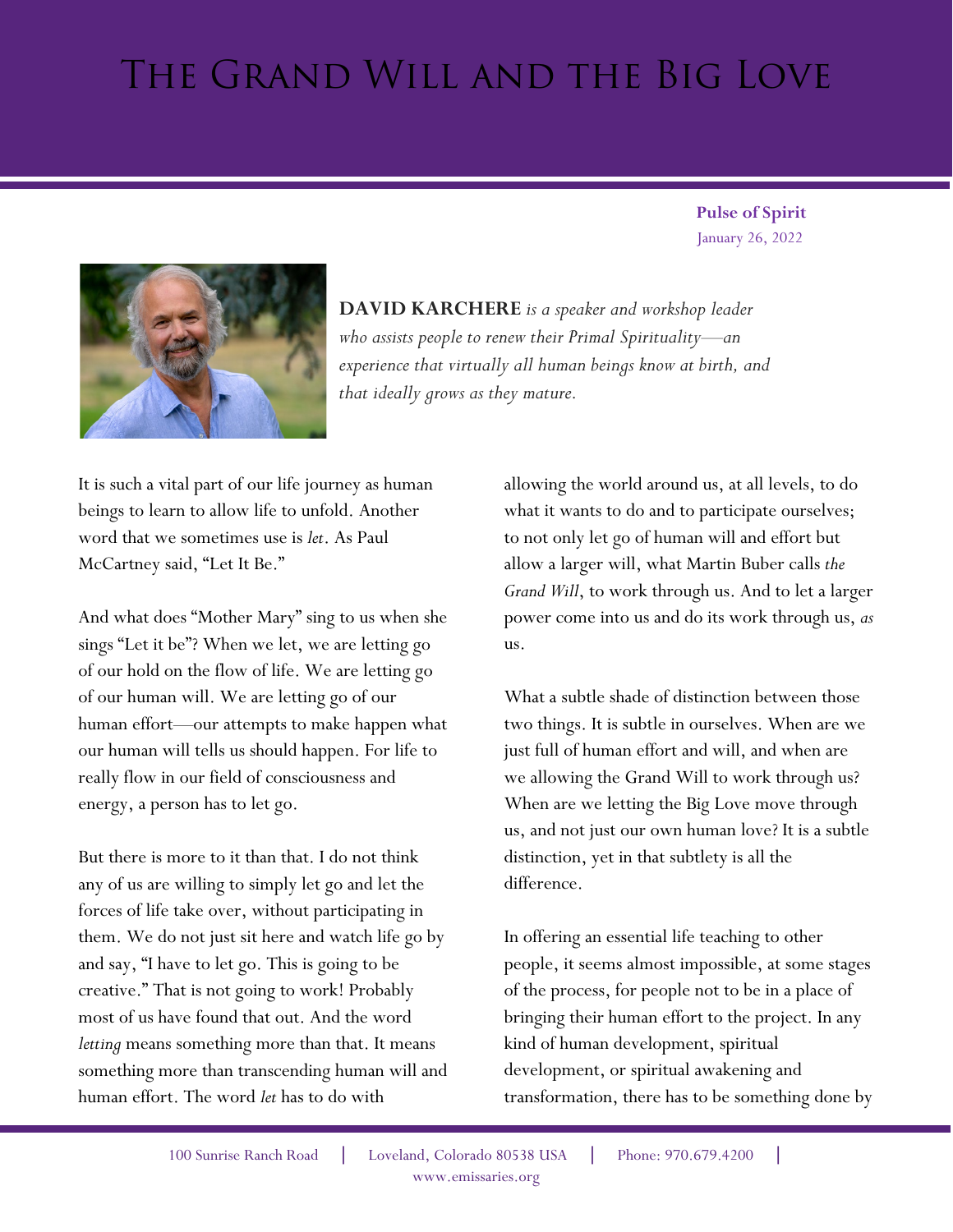a person, does there not? You do not just sit there and have it happen. You have to *do* something. And it is almost inevitable at stages along the way for a person that they are going to interpret what they have to do as human effort. How else are they supposed to understand it? They have yet to fully open up to the Grand Will and the Big Love. And yet they have to do something to let that Grand Will and the Big Love work through them. As that happens, at some point, they must let go of the human effort while still allowing the power of the universe to work through them and do its wonder.

The word *let* is so interesting. What are we letting? There is a creative urge within all of life, is there not? You only have to observe buds in the spring or the exuberance of a child to see it. It is the urge of all Creation. The urge originates in the Creator. The urge of the Creator and the urge of Creation is one urge. The Soul of Being expresses itself. And we are in the process of simply allowing that urge to express itself all around us and in and through us.

It is the urge of our physical bodies to live and thrive; it is the urge of our own human heart to love. It is *our* urge. It is not just the urge of the forms of life around us. It is not just the urge of our human body, mind, and heart. It is our urge as creators, as an expression of the one Creator. There is this great urge of Creation, this great flow of love and light, through us. It is the urge of the One Love, the One Light, and the One Life. It is the urge to be, express, and embody the wonder of Being.

Letting is allowing that urge to express itself through all without any kind of holding back and without any shame or embarrassment that we, as human beings, have the capacity of will. Another name for will is d*esire*. The desire of the Creator and the Creation can be trapped in ego desire—a desire separate from other people, separate from the rest of Creation, and separate from what we might call God. Separate desire, and the effort that comes from it, keep us separate in our experience of ourselves from All That Is—at least in our own heads. It is actually impossible to be separate. But we can experience life that way. And we can create what comes out of that separateness.

The urge we feel is the urge of all Creation and the urge of the Creator, which is our urge and our desire. We find that the more transparently we open to it, and we let it work in ourselves, it is not an irrational compulsion. There is intelligence built into it. The more transparently we feel it and know it, the clearer the wisdom embedded in the urge is to us.

2 The more clearly we know the urge of life with other human beings, the more what is divinely ordained to occur occurs—the more the pattern of Being unfolds as a never-ending kaleidoscope of life. Through human effort, the patterns of human relationship become twisted. If you are in the romance game, you can get on a dating app, put up your profile and go looking for Miss or Mr. Right. And it is fraught with the possibility of great error, is it not? If there is human effort and will involved with no unfolding divine pattern, it is hit-and-miss. And mostly *miss.*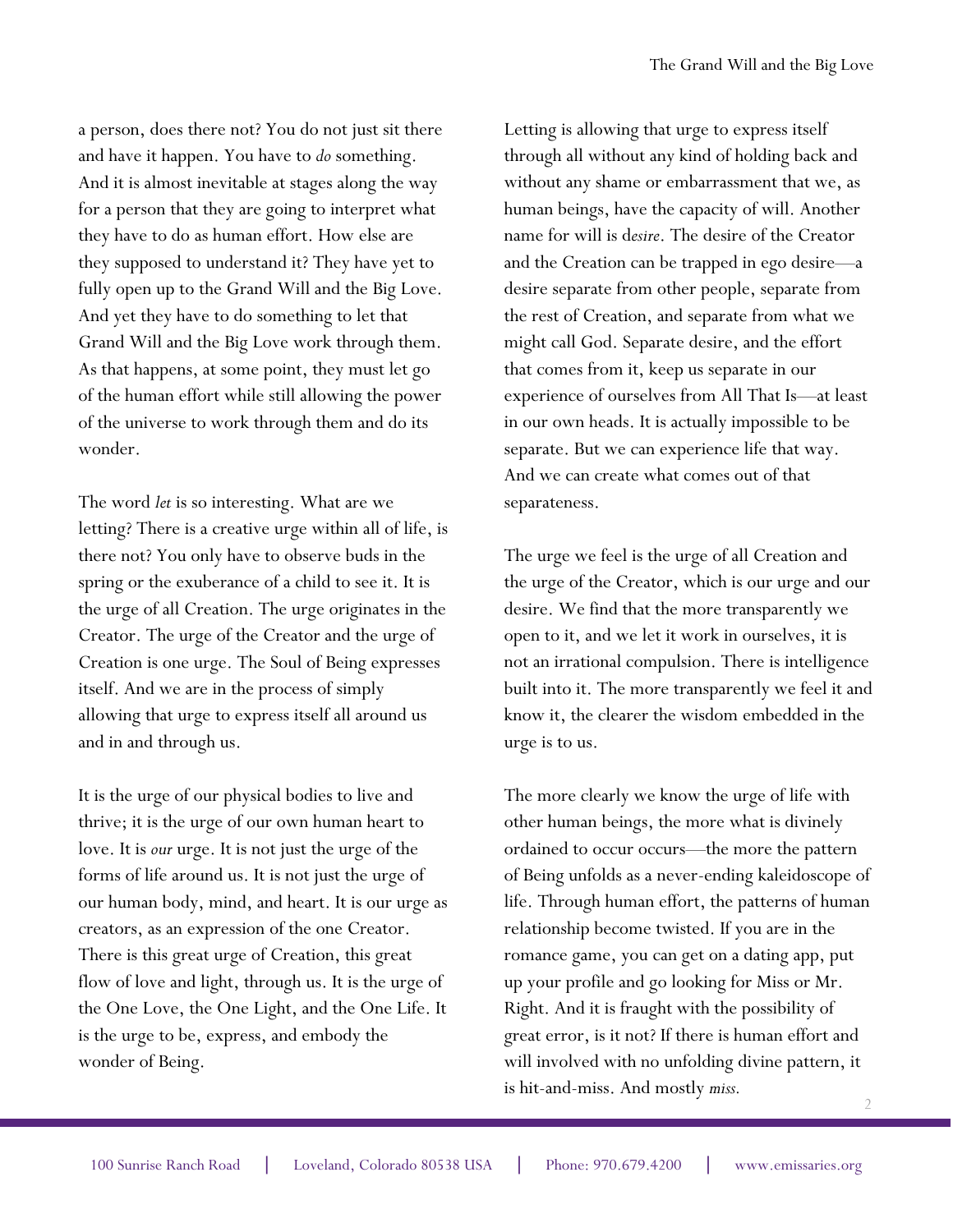When we live in the unfolding pattern of reality, we have a different way of relating to other people. And I am not saying it might not involve a dating app; or, if you are looking for a work relationship, Craig's List or LinkedIn. So, I am not putting down those things as possible tools for the Grand Will to work in our own human experience. But there is something else that is more primal in the field of human relationships.

When we participate in the Grand Will, we find that we slide into other people's lives as if by magic. And the same thing happens with people who are meant to be with us—they just slide in. No human effort is involved. We may have to do something, but it is not human effort creating the magic. It is simply the unfolding pattern of what is meant to be. When we are in that pattern, we find that the people who are meant to be with us just slide in. Their presence comes on the wind to be with us. And why? Because that person is knowing the one Presence, and we are knowing the one Presence. We have been drawn to know that One Presence together. And so, we enter the presence of another.

This is the basis for the blog series, the *Pulse of Spirit.* I enter a heightened experience of the One Presence as I write it. Readers have the same experience as they read. Then easily and magically, we slide into each other's lives and share One Presence.

This process apparently doesn't require physical presence, though physical presence can heighten the experience. But it doesn't guarantee it. We could be face to face with another person

physically, but if this process is not happening, struggle as we will, we do not touch. It is frustrating as all get out, is it not? You are with a person—you feel their physical presence—yet there is a wall of separation if the person has never gotten the big idea that they could allow something bigger than themselves to come into them and know it as themselves. As they do that, there is a natural pattern of spiritual intimacy.

The experience is not random. And it is not the same level of spiritual intimacy with all people. There is an unfolding pattern of how we are meant to be in other people's lives and how they are meant to be with us.

Following that unfolding pattern, there is wonder and joy. At every level of human experience, there is the possibility of one human being sowing a seed of creativity in another person's life. Have there not been people who did that for you? Probably at every level of your human experience—spiritually, mentally, emotionally, and physically. Perhaps they came along and brought a seed of creativity, a seed for new birth in your life.

We have the potential to bring the seeds of spiritual rebirth to another person. We might like to think that those seeds just drop in from the Invisible. But practically speaking, so often that is not how it happens. There is a human being who sows a seed that comes from what is above us all as human beings, a seed of the Big Love.

3 We have that kind of potential, both the potential to receive such seeds and to sow them in the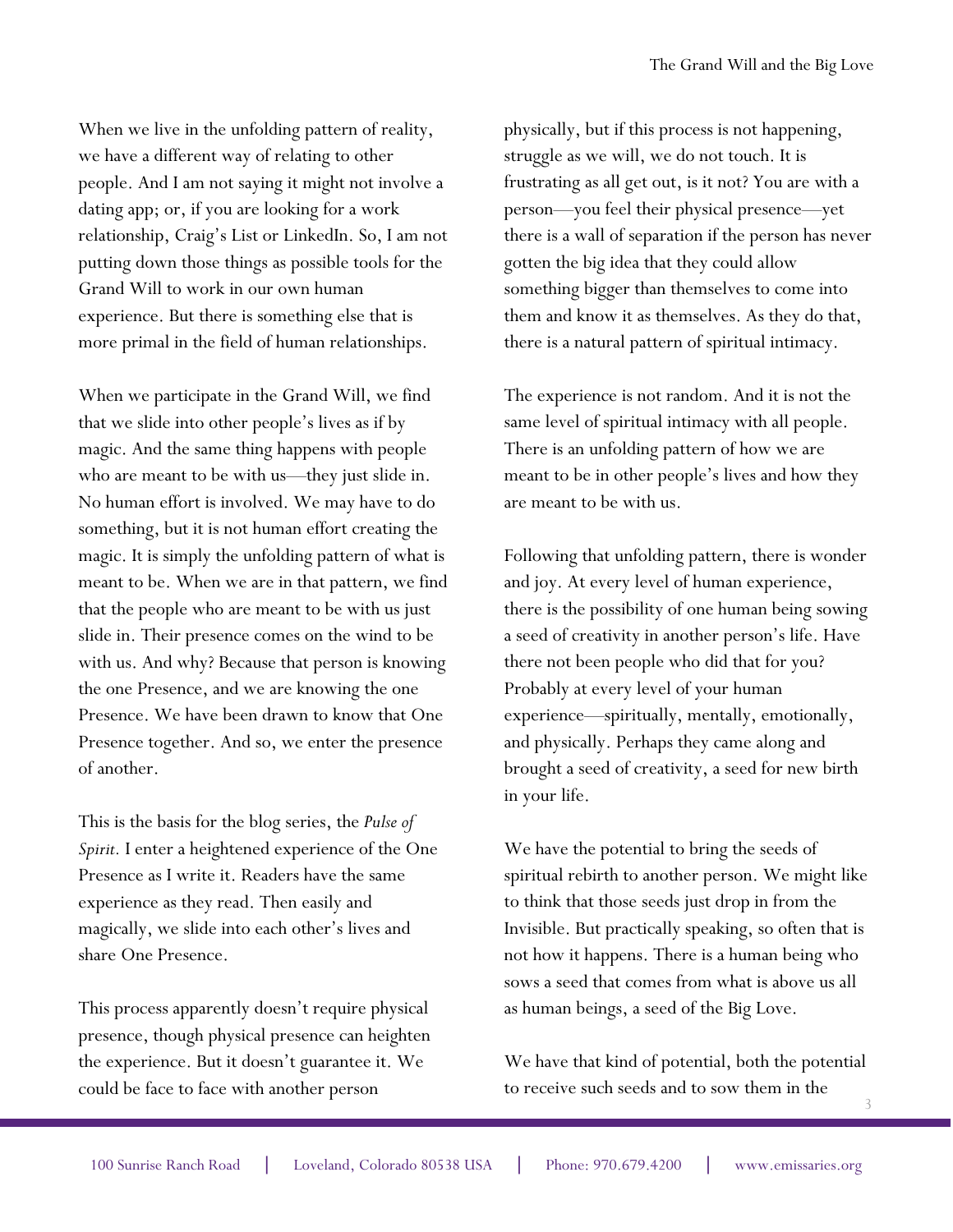lives of others. Has anyone brought the seed of brilliant thoughts into your life? They did not think all the thoughts. You did that. But they came and dropped a seed into your awareness, and you ran with it. You gave birth to a whole body of wisdom and understanding based on somebody coming along and sowing that seed. I know there have been people who have done that for me. I am so thankful for them and thankful for what was born through me because of those seeds.

And how about seeds of the heart? There are certainly people who have saved my life at the level of the heart. I do not know what would have happened if somebody had not come along and sowed seeds of love, acceptance, and thankfulness in my heart.

When I think of my life up to this point, I might like to speak with great pride and tell you I did it all by myself. But that is not the way it goes for me or, I believe, for anyone. We do not do it all by ourselves. We get a lot of help. It is the help of the Divine through awake human beings who sow seeds of creativity in us.

We are then empowered to sow the seeds that we are carrying. That is how it works in the field of human procreation. A seed is sown, a child is born, and that child has more seeds to bring into the world for more children. That is at a basic biological level. But we are talking about so much more than that. We are talking about all levels of the human experience.

Of course, there are people sowing seeds that have no business being in our lives. There are

some seeds that have no business being in our heart or mind.

More and more, when an advertisement plays on the television, I shout back, "I do not want it!" It is miserable what they say, and they are telling me to believe it is true. They are telling me I am bipolar; they are telling me I am sick, and I need their medicine. I do not have the disease that they are telling me I have, and I do not want their medicine.

That is a crude example of something. But there are seeds from people of all kinds that they want to sow in our lives. No thanks. Not if it isn't in the divine pattern. It might be a good seed for somebody—somebody might need that medicine. But I do not.

When we are in a state of letting the divine pattern unfold, then we are welcoming the seeds for the creativity of our life. There are seeds that are no good for anybody. But there are seeds that are healthy and good for another person but not for me. And the seeds I have are not for everybody, nor should I be trying to force them on anyone. They are available. For people who know the Grand Will, the right seeds are sown. We slip into other people's lives and offer those seeds. And people slip into our lives and offer creative seeds for us.

We could become frustrated by trying to sow seeds in a place where they are not welcome, or where they do not really belong. What does it take for us to open to the unfolding pattern of meaningful, creative relationship? It takes

4